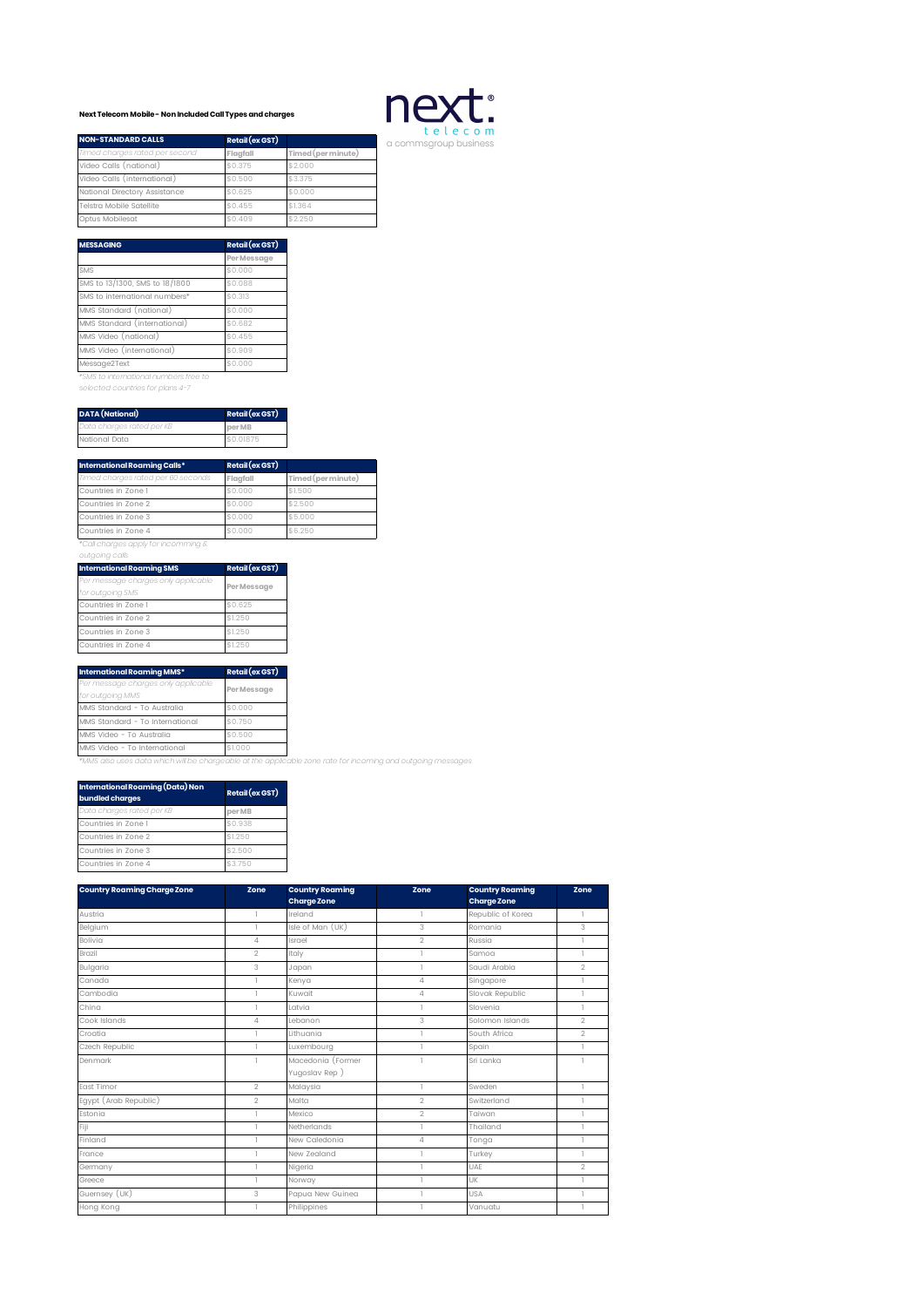| Hungary                                                            | Poland   | Vietnam |  |
|--------------------------------------------------------------------|----------|---------|--|
| India (Note: This excludes Bihar, Orissa,<br>UP East, West Bengal) | Portuaal |         |  |
| Indonesia                                                          | Qatar    |         |  |

| <b>INTERNATIONAL CALLING Unbundled</b><br><b>Charges</b> |                    | Retail (ex GST)    |                                        | Retail (ex GST)    | Retail (ex GST)    |                                     |                    | Retail (ex GST) Retail (ex GST) |
|----------------------------------------------------------|--------------------|--------------------|----------------------------------------|--------------------|--------------------|-------------------------------------|--------------------|---------------------------------|
| Timed charges rated per second                           | <b>Flagfall</b>    | Timed (per minute) |                                        | <b>Flagfall</b>    | Timed (per minute) |                                     | Flagfall           | Timed (per mi                   |
| Afghanistan                                              | \$0.000            | \$1.295            | Guinea                                 | \$0.000            |                    | \$2.632 Panama                      | \$0.000            | \$0.645                         |
| Albania                                                  | \$0.000            | \$0.719            | Guinea Bissau                          | \$0.000            | \$2.24             | apua New Guinea                     | \$0.000            | \$2.115                         |
| Algeria                                                  | \$0.000            | \$1.295            | Guyana                                 | \$0.000            | \$1.289            | Paraguay                            | \$0.00             | \$0.704                         |
| American Samoa                                           | \$0.000            | \$1.842            | Haiti                                  | \$0.000            | \$1.012            | Peru                                | \$0.000            | \$0.549                         |
|                                                          |                    |                    | Holy See (Vatican City                 |                    |                    |                                     |                    |                                 |
| Andorra                                                  | \$0.000            | \$0.468            | State)                                 | \$0.000            | \$0.467            | Philippines                         | \$0.000            | \$0.434                         |
|                                                          |                    |                    |                                        |                    |                    |                                     |                    |                                 |
| Angola                                                   | \$0.000            | \$0.793            | Honduras                               | \$0.000            | \$1.15             | Philippines (mobile)                | \$0.000            | \$0.564                         |
| Anguilla                                                 | \$0.000            | \$0.89             | Hong Kong                              | \$0.000            | \$0.247            | Poland                              | \$0.00             | \$0.439                         |
| Antarctica                                               | \$0.000            | \$4.894            | Hong Kong (mobile)                     | \$0.000            | \$0.245            | Poland (mobile)                     | \$0.000            | \$0.955                         |
| Antigua and Barbuda                                      | \$0.000            | \$0.78             | Hungary                                | \$0.000            | \$0.492            | Portugal                            | \$0.00             | \$0.439                         |
| Argentina                                                |                    |                    | Hungary (mobile)                       |                    |                    | ortugal (mobile)                    |                    |                                 |
|                                                          | \$0.000            | \$0.424            |                                        | \$0.000            | \$0.956            |                                     | \$0.000            | \$1.63                          |
| Argentina (mobile)<br>Armenia                            | \$0.000<br>\$0.000 | \$0.850<br>\$0.808 | Iceland<br>India                       | \$0.000<br>\$0.000 | \$0.925<br>\$0.46  | Puerto Rico<br>Qatar                | \$0.00<br>\$0.00   | \$0.452<br>\$1.228              |
|                                                          |                    |                    |                                        |                    |                    |                                     |                    |                                 |
| Aruba                                                    | \$0.000            | \$0.645            | India (mobile)                         | \$0.000            | \$0.442            | Reunion Island                      | \$0.000            | \$0.897                         |
| Ascension Island                                         | \$0.000            | \$5.91             | Indonesia                              | \$0.000            | \$0.58             | Romania                             | \$0.00             | \$0.60                          |
| Austria                                                  | \$0.000            | \$0.504            | Indonesia (mobile)                     | \$0.000            | \$0.735            | Romania (mobile)                    | \$0.000            | \$1.05                          |
|                                                          |                    |                    |                                        |                    |                    |                                     |                    |                                 |
| Austria (mobile)                                         | \$0.000            | \$1.004            | Inmarsat - BGAN                        | \$0.000            | \$31.918           | Russian Federation                  | \$0.000            | \$3.314                         |
|                                                          |                    |                    |                                        |                    |                    |                                     |                    |                                 |
| Azerbaijan                                               |                    |                    | Inmarsat Aero - Atlantic<br>Ocean West |                    |                    | Russian Federation<br>Mobile        |                    |                                 |
|                                                          | \$0.000            | \$0.808            |                                        | \$0.000            | \$14.734           |                                     | \$0.000            | \$0.659                         |
| Bahamas                                                  | \$0.000            | \$0.540            | Inmarsat B                             | \$0.000            | \$7.541            | Rwanda                              | \$0.00             | \$0.979                         |
|                                                          |                    |                    |                                        |                    |                    | Saint Helena                        |                    |                                 |
| Bahrain                                                  |                    |                    | Inmarsat B - Single<br>Num Access Code |                    |                    | Ascension and                       |                    |                                 |
|                                                          | \$0.000            | \$0.774            |                                        | \$0.000            | \$31.918           | Tristan da Cunha                    | \$0.000            | \$17.083                        |
| Bangladesh                                               |                    |                    | Inmarsat GAN ISDN                      |                    |                    | Saint Kitts and Nevis               |                    |                                 |
|                                                          | \$0.000            | \$0.653            |                                        | \$0.000            | \$16.002           |                                     | \$0.000            | \$1.736                         |
| Bangladesh (mobile)                                      | \$0.000            | \$0.88             | Inmarsat M                             | \$0.000            | \$4.326            | Saint Lucia                         | \$0.00             | \$1.736                         |
| Barbados                                                 |                    |                    | Inmarsat Mini M                        |                    |                    | Saint Pierre and                    |                    |                                 |
|                                                          | \$0.000            | \$0.702            |                                        | \$0.000            | \$3.63             | Miquelon                            | \$0.000            | \$1.529                         |
|                                                          |                    |                    |                                        |                    |                    |                                     |                    |                                 |
| Belarus                                                  |                    |                    | Iran                                   |                    |                    | Saint Vincent and<br>The Grenadines |                    |                                 |
|                                                          | \$0.000            | \$1.165            |                                        | \$0.000            | \$0.597            |                                     | \$0.000            | \$1.736                         |
| Belgium                                                  |                    |                    | Iran (mobile)                          |                    |                    | Samoa                               |                    |                                 |
|                                                          | \$0.000            | \$0.416            |                                        | \$0.000            | \$0.489            |                                     | \$0.000            | \$1.805                         |
| Belgium (mobile)                                         | \$0.000            | \$0.928            | Iraq                                   | \$0.000            | \$0.88             | San Marino<br>Sao Tome and          | \$0.000            | \$3.344                         |
| Belize                                                   | \$0.000            | \$1.736            | reland                                 | \$0.000            |                    | \$0.409 Principe                    | \$0.000            | \$5.302                         |
| Benin                                                    |                    |                    | Ireland (mobile)                       |                    |                    | Saudi Arabia                        |                    |                                 |
|                                                          | \$0.000            | \$2.632            |                                        | \$0.000            | \$0.899            | Saudi Arabia                        | \$0.000            | \$0.967                         |
| Bermuda                                                  | \$0.000            | \$0.540            | Iridium Satellite                      | \$0.000            | \$5.876            | (mobile)                            | \$0.000            | \$0.849                         |
|                                                          |                    |                    |                                        |                    |                    | Seanet Maritime                     |                    |                                 |
| Bhutan                                                   | \$0.000            | \$1.177            | Israel                                 | \$0.000            | \$0.425            |                                     | \$0.000            | \$16.590                        |
| Bolivia                                                  |                    |                    | Israel (mobile)                        |                    |                    | Senegal                             |                    |                                 |
| Bosnia and Herzegovina                                   | \$0.000<br>\$0.000 | \$0.702<br>\$0.81  | Italy                                  | \$0.000<br>\$0.000 | \$0.555<br>\$0.246 | Serbia                              | \$0.000<br>\$0.00  | \$1.295<br>\$0.523              |
|                                                          |                    |                    | Italy (mobile)                         |                    |                    |                                     |                    |                                 |
| Bosnia-Herzegovina Mobile                                | \$0.000            | \$1.175            |                                        | \$0.000            | \$0.633            | Serbia (mobile)                     | \$0.000            | \$1.183                         |
| Botswana<br>Brazil                                       | \$0.000<br>\$0.000 | \$0.85<br>\$0.477  | Jamaica<br>Japan                       | \$0.000<br>\$0.000 | \$0.836<br>\$0.452 | Seychelles<br>Sierra Leone          | \$0.000<br>\$0.000 | \$2.402<br>\$2.632              |
|                                                          |                    |                    |                                        |                    |                    |                                     |                    |                                 |
| Brazil (mobile)                                          | \$0.000            | \$0.860            | Japan (mobile)                         | \$0.000            | \$0.726            | Singapore                           | \$0.000            | \$0.245                         |
| Brunei                                                   |                    |                    | Jordan                                 |                    |                    | Singapore (mobile)                  |                    |                                 |
|                                                          | \$0.000            | \$0.493            |                                        | \$0.000            | \$0.676            |                                     | \$0.000            | \$0.245                         |
| Bulgaria                                                 | \$0.000            | \$0.999            | Jordan (mobile)                        | \$0.000            | \$0.840            | Sint Maarten                        | \$0.000            | \$0.694                         |
| Burkina Faso                                             | \$0.000            | \$2.632            | Kazakhstan                             | \$0.000            | \$0.808            | Slovakia                            | \$0.000            | \$0.529                         |
| Burundi                                                  | \$0.000            | \$2.632            | Kenya                                  | \$0.000            | \$0.707            | Slovenia                            | \$0.000            | \$0.469                         |
| Cabo Verde                                               |                    |                    | Kenya (mobile)                         |                    |                    | Solomon Islands                     |                    |                                 |
|                                                          | \$0.000            | \$2.632            |                                        | \$0.000            | \$1.036            |                                     | \$0.000            | \$2.427                         |
| Cambodia                                                 |                    |                    | Kiribati                               |                    |                    | Solomon Islands                     |                    |                                 |
|                                                          | \$0.000            | \$0.768            |                                        | \$0.000            | \$3.915            | Mobile                              | \$0.000            | \$3.263                         |
| Cambodia (mobile)                                        | \$0.000            | \$0.829            | Kuwait                                 | \$0.000            | \$0.81             | Somalia                             | \$0.000            | \$1.295                         |
| Cameroon                                                 | \$0.000            | \$1.295            | Kyrgyzstan                             | \$0.000            | \$0.808            | South Africa                        | \$0.000            | \$0.488                         |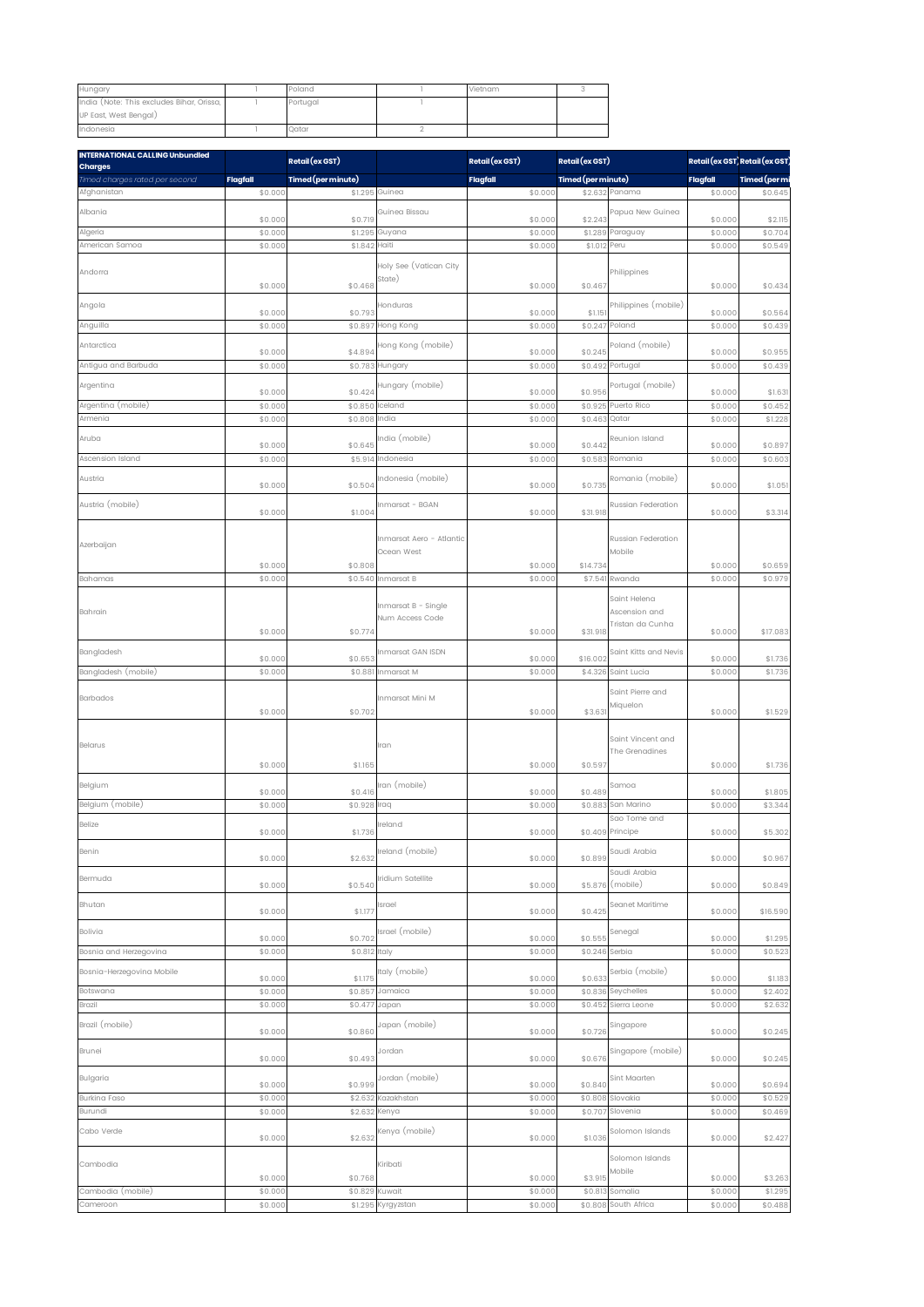| Canada                                              |                    |                    | cos                   |                    |                    | South Africa                     |                    |                    |
|-----------------------------------------------------|--------------------|--------------------|-----------------------|--------------------|--------------------|----------------------------------|--------------------|--------------------|
| Cayman Islands                                      | \$0.000<br>\$0.000 | \$0.413<br>\$0.682 | Latvia                | \$0.000<br>\$0.000 | \$0.888<br>\$2.01  | (mobile)<br>South Korea          | \$0.000<br>\$0.000 | \$0.999<br>\$0.416 |
|                                                     |                    |                    |                       |                    |                    | South Korea                      |                    |                    |
| Central African Republic                            | \$0.000            | \$3.324            | Lebanon               | \$0.000            |                    | \$0.593 (mobile)                 | \$0.000            | \$0.517            |
| Chad                                                |                    |                    | Lebanon (mobile)      |                    |                    | South Sudan                      |                    |                    |
| Chile                                               | \$0.000<br>\$0.000 | \$1.958<br>\$0.392 | Lesotho               | \$0.000<br>\$0.000 | \$1.25<br>\$1.376  | Spain                            | \$0.000<br>\$0.000 | \$1.346<br>\$0.409 |
| Chile (mobile)                                      |                    |                    | Liberia               |                    |                    | Spain (mobile)                   |                    |                    |
|                                                     | \$0.000            | \$0.845            |                       | \$0.000            | \$1.509            |                                  | \$0.000            | \$0.958            |
| China                                               | \$0.000            | \$0.248 Libya      |                       | \$0.000            |                    | \$1.319 Sri Lanka                | \$0.000            | \$0.746            |
| China (mobile)                                      | \$0.000            | \$0.246            | Liechtenstein         | \$0.000            | \$0.47             | Sri Lanka (mobile)               | \$0.000            | \$0.755            |
| Colombia                                            | \$0.000            | \$0.702            | Lithuania             | \$0.000            | \$1.996            | Sudan                            | \$0.000            | \$0.85             |
| Comoro Islands                                      | \$0.000            | \$1.028            | Luxembourg            | \$0.000            | \$0.522            | Suriname                         | \$0.000            | \$0.85             |
| Congo (formerly Zaire)<br>Congo Democratic Republic | \$0.000<br>\$0.000 | \$1.529<br>\$1.305 | Macau<br>Madagascar   | \$0.000<br>\$0.000 | \$0.500<br>\$1.958 | Swaziland<br>Sweden              | \$0.000<br>\$0.000 | \$1.03<br>\$0.40   |
|                                                     |                    |                    |                       |                    |                    |                                  |                    |                    |
| Cook Islands                                        | \$0.000            | \$2.57             | Malawi                | \$0.000            | \$0.948            | Sweden (mobile)                  | \$0.000            | \$0.928            |
| Costa Rica                                          | \$0.000            | \$0.535            | Malaysia              | \$0.000            | \$0.266            | Switzerland                      | \$0.000            | \$0.416            |
| Côte d'Ivoire                                       | \$0.000            | \$3.467            | Malaysia (mobile)     | \$0.000            | \$0.268            | Switzerland<br>(mobile)          | \$0.000            | \$1.55             |
|                                                     |                    |                    | Maldive Islands       |                    |                    |                                  |                    |                    |
| Croatia                                             | \$0.000            | \$0.612            |                       | \$0.000            | \$2.672            | Syria                            | \$0.000            | \$1.048            |
| Croatia (mobile)                                    | \$0.000            | \$1.428            | Mali                  | \$0.000            | \$1.141            | Taiwan                           | \$0.000            | \$0.392            |
| Cuba                                                | \$0.000            | \$2.604            | Malta                 | \$0.000            | \$0.659            | Taiwan (mobile)                  | \$0.000            | \$0.573            |
| Cyprus                                              |                    |                    | Malta (mobile)        |                    |                    | Tajikistan                       |                    |                    |
|                                                     | \$0.000            | \$0.500            |                       | \$0.000            | \$1.45             |                                  | \$0.000            | \$1.245            |
| Cyprus (mobile)                                     | \$0.000            | \$0.62             | Marshall Islands      | \$0.000            | \$1.17             | Tanzania                         | \$0.000            | \$1.264            |
| Czech Republic                                      | \$0.000            | \$0.556            | Martinique            | \$0.000            | \$0.859            | Telespazio                       | \$0.000            | \$16.590           |
| Czech Republic Mobile                               | \$0.000            | \$0.860            | Mauritania            | \$0.000            | \$2.632            | Thailand                         | \$0.000            | \$0.282            |
|                                                     |                    |                    |                       |                    |                    | Thuraya Satellite                |                    |                    |
| Denmark                                             |                    |                    | Mauritius             |                    |                    | Telecommunication                |                    |                    |
|                                                     | \$0.000            | \$0.416            |                       | \$0.000            | \$0.779            |                                  | \$0.000            | \$7.140            |
| Denmark (mobile)                                    | \$0.000            | \$0.922            | Mayotte               | \$0.000            | \$1.435            | Togo                             | \$0.000            | \$1.162            |
|                                                     |                    |                    |                       |                    |                    |                                  |                    |                    |
| Diego Garcia                                        | \$0.000            | \$4.017            | MCP Maritime Comms    | \$0.000            | \$16.590           | Tokelau                          | \$0.000            | \$5.302            |
| Djibouti                                            | \$0.000            | \$1.295            | Mexico                | \$0.000            | \$0.706            | Tonga                            | \$0.000            | \$1.842            |
|                                                     |                    |                    | Micronesia (Federated |                    |                    | Trinidad and                     |                    |                    |
| Dominica                                            |                    |                    | States of)            |                    |                    | Tobago                           |                    |                    |
| Dominican Republic                                  | \$0.000<br>\$0.000 | \$2.604<br>\$0.540 | Moldova               | \$0.000<br>\$0.000 | \$1.795<br>\$1.114 | Tunisia                          | \$0.000<br>\$0.000 | \$2.604<br>\$2.20  |
| East Timor                                          | \$0.000            | \$4.323            | Monaco                | \$0.000            | \$0.699            | Turkey                           | \$0.000            | \$0.574            |
| Ecuador                                             |                    |                    | Mongolia              |                    |                    | Turkey (mobile)                  |                    |                    |
|                                                     | \$0.000            | \$0.702            |                       | \$0.000            | \$1.387            |                                  | \$0.000            | \$0.824            |
| Egypt                                               | \$0.000            | \$0.754            | Montenegro            | \$0.000            | \$1.122            | Turkmenistan                     | \$0.000            | \$1.245            |
|                                                     |                    |                    |                       |                    |                    | <b>Turks and Caicos</b>          |                    |                    |
| Egypt Mobile                                        |                    |                    | Montserrat            |                    |                    | Islands                          |                    |                    |
| El Salvador                                         | \$0.000<br>\$0.000 | \$0.837<br>\$0.693 | Morocco               | \$0.000<br>\$0.000 | \$0.938            | Tuvalu                           | \$0.000<br>\$0.000 | \$1.020            |
| Equatorial Guinea                                   | \$0.000            | \$1.468            | Mozambique            | \$0.000            | \$1.295<br>\$1.154 | Uganda                           | \$0.000            | \$4.079<br>\$1.020 |
| Eritrea                                             |                    |                    | Myanmar (Burma)       |                    |                    | Ukraine                          |                    |                    |
|                                                     | \$0.000            | \$1.295            |                       | \$0.000            | \$1.177            |                                  | \$0.000            | \$0.822            |
| Estonia                                             | \$0.000            | \$2.243            | Namibia               | \$0.000            | \$0.78             | United Arab Emirates             | \$0.000            |                    |
|                                                     |                    |                    |                       |                    |                    |                                  |                    | \$0.796            |
| Ethiopia                                            |                    |                    | Nauru                 |                    |                    | United Arab Emirates<br>(mobile) |                    |                    |
|                                                     | \$0.000            | \$1.295            |                       | \$0.000            | \$2.957            |                                  | \$0.000            | \$0.97             |
| Falkland Islands (Malvinas)                         | \$0.000            | \$5.547            | Nepal                 | \$0.000            | \$0.913            | United Kingdom                   | \$0.000            | \$0.245            |
|                                                     |                    |                    |                       |                    |                    |                                  |                    |                    |
| Faroe Islands                                       |                    |                    | Netherlands           |                    |                    | United Kingdom<br>(mobile)       |                    |                    |
|                                                     | \$0.000            | \$1.293            |                       | \$0.000            | \$0.403            |                                  | \$0.000            | \$0.475            |
| Fiji                                                | \$0.000            | \$0.91             | Netherlands (mobile)  | \$0.000            | \$0.947            | Uruguay                          | \$0.000            | \$0.653            |
|                                                     |                    |                    |                       |                    |                    |                                  |                    |                    |
| Fiji (mobile)                                       | \$0.000            | \$1.176            | Netherlands Antilles  | \$0.000            | \$0.694            | Uruguay (mobile)                 | \$0.000            | \$0.961            |
| Finland                                             |                    |                    | New Caledonia         |                    |                    | USA                              |                    |                    |
| Finland (mobile)                                    | \$0.000<br>\$0.000 | \$0.474<br>\$1.55  | New Zealand           | \$0.000<br>\$0.000 | \$1.032<br>\$0.248 | Uzbekistan                       | \$0.000<br>\$0.000 | \$0.249<br>\$1.245 |
|                                                     |                    |                    |                       |                    |                    |                                  |                    |                    |
| Former Yugoslav Rep of Macedonia                    | \$0.000            | \$0.72             | New Zealand (mobile)  | \$0.000            | \$0.663            | Vanuatu                          | \$0.000            | \$2.039            |
| Former Yugoslav Rep of Macedonia                    |                    |                    | Nicaragua             |                    |                    | Venezuela                        |                    |                    |
| (mobile)<br>France                                  | \$0.000<br>\$0.000 | \$1.238<br>\$0.390 | Niger                 | \$0.000<br>\$0.000 | \$0.704<br>\$1.264 | Vietnam                          | \$0.000<br>\$0.000 | \$0.549<br>\$0.548 |
|                                                     |                    |                    |                       |                    |                    |                                  |                    |                    |
| France (mobile)                                     | \$0.000            | \$0.717            | Nigeria               | \$0.000            | \$0.758            | Vietnam (mobile)                 | \$0.000            | \$0.554            |
|                                                     |                    |                    |                       |                    |                    |                                  |                    |                    |
| French Guiana                                       | \$0.000            | \$0.803            | Niue                  | \$0.000            | \$5.302            | Virgin Islands British           | \$0.000            | \$2.632            |
|                                                     |                    |                    |                       |                    |                    |                                  |                    |                    |